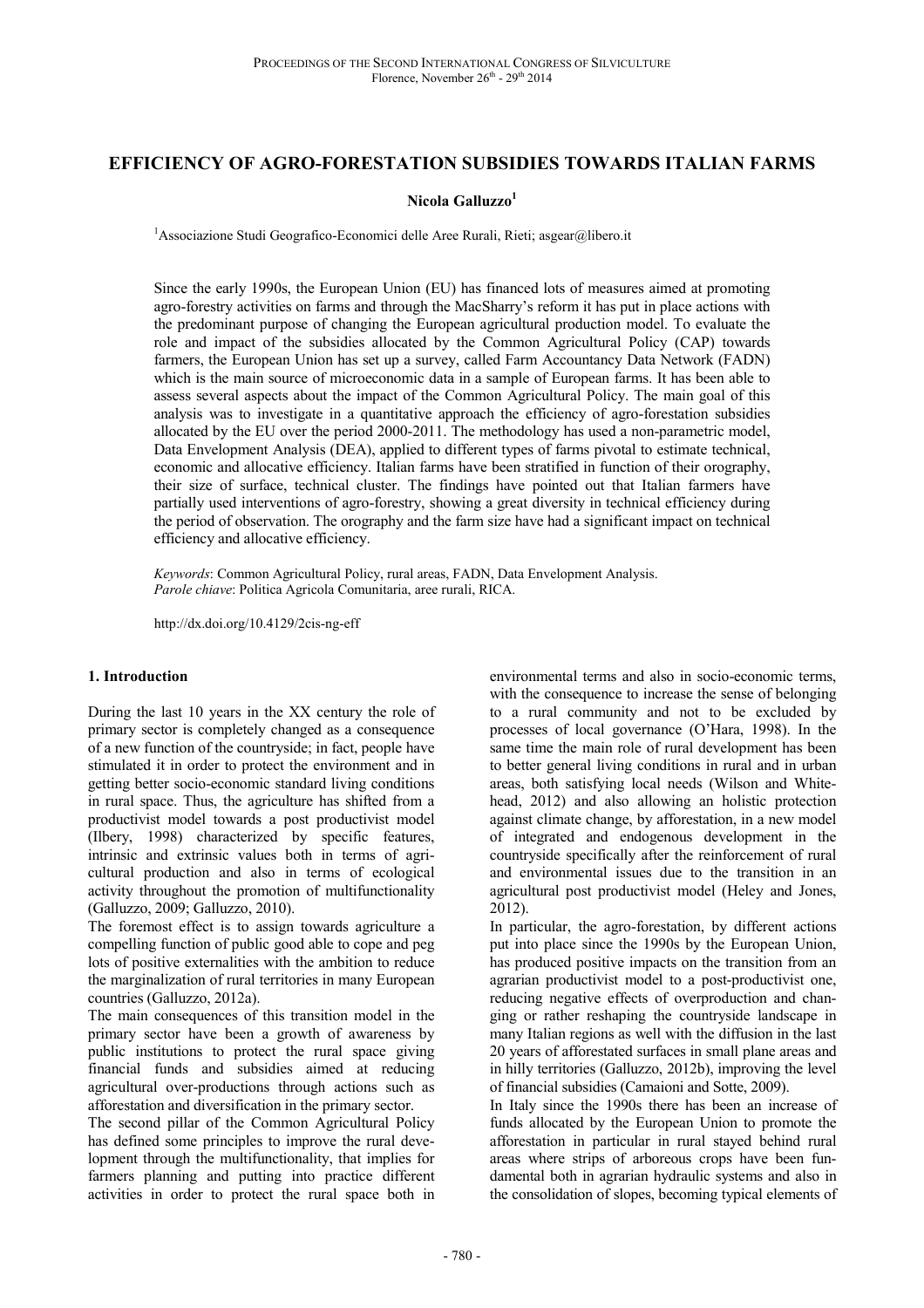Italian traditional agricultural landscape of plain and upland territories (Sereni, 2010). During the last 20 year time, there has been an increase of funds allocated by the European Union, which have increased from 251 million of euro, over the late 1990s, to 1,635 million allocated during the time 2000-2006; in these last 7 years (2007- 2013) the total assigned funds has been 2,430 million of euro even if the 22% of this amount is specifically allocated to finance the long-time measures carried out in the early 1990s in order to put into action measures of reforestation (Vagnozzi and Giarè, 2000; Cesaro, 2002; Pettenella, 2009). In order to assess the impact of financial subsidies and supports allocated by the European Union aimed at promoting reforestation we have used quantitative methods focused in a medium term of 12 years during two seven year time of implementation of regional Rural Development Plans (2000-2006 and 2007-2011) using the Farm Accountancy Data Network (FADN) database. In this case one has taken into account as variable the financial supports paid in favour of reforestation measures and financial aids specific to the Rural Development in order to estimate their impact both in function of the orography of farms and also in function of their size in terms of the Utilizable Agricultural Surface and in function of predominant technical productive system (Galluzzo, 2013). The need to evaluate an integrated efficiency, tightly correlated both to the measures aimed at supporting rural development and also towards some actions specifically dedicated in favour of agro-forestry found in the FADN an unique unified and consistent database in all different member states of the EU particularly after the increase in the financial funds allocated by the European Union over the time 2000-2006 and in the subsequent seven year time 2007-2013 (Marongiu *et al*., 2012).

### **2. Aim of the research**

The main purpose was to estimate in a quantitative input oriented model whether the efficiency of farms has been influenced by subsidies paid to implement rural development some of them specifically devoted to agroforestry.

The next stage was to stratify Italian farms belonging to the FADN sample in function of their orography, size of surface and productive technical system (OTE) such as: farms specialized in sowable land, farms specialized in fruit and vegetables, farms specialized in permanent crops, farms specialized in herbivorous breeding, farms specialized in granivourous breeding, farms with arboreous and herbaceous crops, farms with mixed animal breeding and crops.

The analysis took into account the net income and costs arising from the farm activity (Marongiu *et al*., 2012) considering the utilizable agricultural surface (UAS), in terms of land capital plus investments on it, input in terms of financial funds allocated by the European Union (Veveris *et al*., 2007) and also by the second pillar of the CAP utilizing specific measures in favor of reforestation in limited portion of the Italian agricultural surface.

### **3. Methodology**

There are two approaches to assess the efficiency: a parametric or deterministic approach, which needs a function of production and other parametric variables, and a non-parametric model or DEA, that stands for Data Envelopment Analysis (Farrell, 1957) aimed at defining in function of the distance from the frontier of an hypothetical function of production an index of technical inefficiency (Bielik and Rajcaniova, 2004; Forsund *et al*., 1980; Bauer, 1990).

In the non-parametric model deviations from the frontier of function are caused by inefficiencies and they are not connected to errors (Bojnec and Latruffe, 2007). The technical efficiency is described as the capabilities of farms to maximize the output minimizing the used inputs or vice versa in function of the constraints in the business choices in terms of disposable input or output even if the results in these two approaches are similar (Bojnec and Latruffe, 2007). According to many authors, the model of quantitative analysis and estimation of the efficiency is tightly linked to a specific frontier of production or rather to a parametric function of production (Farrell, 1957; Charnes *et al*., 1978; Battese, 1992; Coelli, 1995). In this paper the efficiency has been estimated by a non-parametric input oriented model, called Data Envelopment Analysis (DEA), applied to a constant return to scale using the software PIM-DEA.

The non-parametric linear model throughout the Data Envelopment Analysis was introduced for the first time in 1978 (Charnes *et al*., 1978) and it is useful in estimating the relative efficiency in each Decision Making Units based on a different combination of inputs and outputs (Hadad *et al*., 2007) with the aim of minimizing input used (Doyle and Green, 1994).

The next stage of the quantitative analysis has utilized a multiple regression model, estimating the parameters by Ordinary Least Square, with the purpose to investigate if some independent variables such as total costs, subsidies allocated by the EU and the total agricultural surface have acted on the dependent variable such as woodland surface and produced output of farmers. The estimation of the parameters has used the open source software GRETL 1.8.6. In its algebraic form of matrix, the multiple regression models can be so expressed (Verbeek, 2006; Asteriou and Hall, 2011; Baltagi, 2011):

$$
y = X\beta + \varepsilon (1)
$$

where *y* is a dependent variable, β are parameters and *ε* is the error but both are vectors with n-dimensions *X* is an independent variable which has dimension n x k.

## **4. Results and discussion**

The analysis of historic data, published on the European website of Farm Accountancy Data Network, in the semilog multiple regression model has outlined as the dependent variable afforested surface has been correlated in a direct way with the independent varia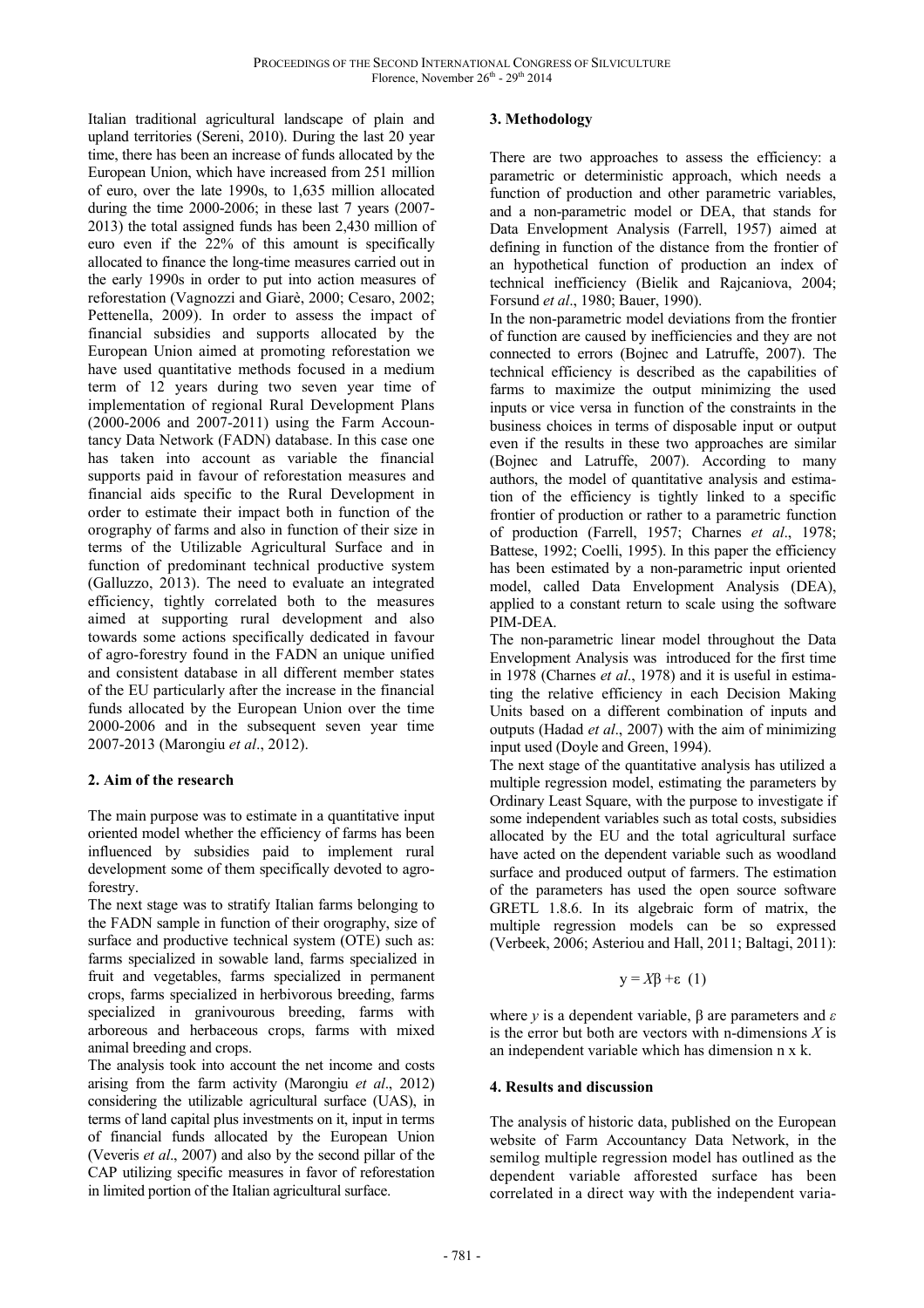bles total subsidies allocated by the EU to implement rural development, the economic size, the diffusion and cultivation in Italian farms of permanent crops and last but not least financial supports able to promote the rural development in the countryside (Tab. 1). The subsidies in favour of actions about the agro-environment protection scheme do not have any impact on the diffusion of agroforestry surfaces in all analyzed farms in the FADN sample.

The quantitative model has pointed out an inverse correlation between the inputs used in the production process and the subsidies and financial funds paid in favour of disadvantaged areas; this underlines as a large proportion of agro-forested areas have predominately located and scattered in lowland areas than in upland territories which in general are characterized and covered enough with natural woodland and agro-forested areas. These later therefore need of specific financial supports in order to ensure a correct development and a persistence over the time as well. The linear regression model using the FADN time series pointed out that the output obtained in Italian farms, which have implemented and put into actions measures of rural development correlated to the agroforestry has been positively affected by the subsidies allocated by the European Union in favour of disadvantaged areas, the total income of farmers and by the utilizable agricultural areas (Tab. 2). A negative correlation in the multiple regression model has been found out between the dependent variable produced output and the total subsidies and financial supports paid by the second pillar of the CAP in order to promote and/or implement rural development.

The analysis of the average efficiency in the 19 Italian regions was lower than the value of 100% and the average value of efficiency was equal to 69.35% and only some Italian regions such as Campania, Lombardia and Marche have stressed a value of efficiency near to that value; Molise, Sardegna, Umbria and Trentino have showed the lowest values (Fig. 1).

The analysis of cost efficiency and allocative efficiency has pointed out values much lower than the optimal value equal to 100% and in all the Italian regions the average value is 51.19% and 71.13% for cost efficiency and allocative efficiency demonstrating a greater value in allocative efficiency than in the cost efficiency. Italian regions with the best results in terms of allocative efficiency have been Veneto, Molise and Liguria, while the worst performance has been achieved in Alto Adige and Friuli Venezia Giulia (Fig. 2).

The best values of economic efficiency have been found in one region located in the north of Italy (Lombardia) and in another one located in the south (Campania), while the worst performance has been pointed out in Alto Adige, Trentino and Friuli Venezia Giulia (Fig. 2). At the level of distribution it is possible to highlight how farms belonging to the FADN dataset with an efficiency equal to 100% have been one-third of the total sample with the majority of farms placed below the optimum value even if the average level of economic efficiency has had lower values than the overall technical efficiency and alloca-

tive one. Regarding the allocative efficiency, the results have been more flattering to the economic one with over 60% of the sample above the 60% and 20% at a level of efficiency equal to 100%. For the economic efficiency and allocative efficiency less than 10% of the sample has been placed on values of 100% and most of the farms stood at a level below 60%.

A quantitative correlation between economic efficiency and allocative one has pointed out a direct correlation equal to  $0.73$  with a  $p \leq 0.001$ .

The analysis of efficiency in function of orographic location of farms has underlined as the best results are in some of them located in upland and plane areas (Fig. 3). The analysis of efficiency refers to the size of farm, in terms of utilizable agricultural surface (UAS), has showed as farms under 5 hectares have values of overall efficiency equal to 100%. Some farmers with an extension of UAS between 5 and 10 hectares have pointed out values no efficient; farms with a size above 50 hectares of UAS have pointed out in several years level of general efficiency equal to 100%. The analysis of the efficiency in function of the predominant technical productive system (OTE) has shown that the best results have been related to horticultural technical productive system and herbaceous cultivations which have stressed only in one year a value of efficiency lower than 100%. Farms belonging to the OTE with breeding predominately made by herbivorous animals have showed only in 7 years out of 10 a value of efficiency equal to 100%.

## **5. Conclusion**

The FADN dataset allows to have multiple, pivotal findings and information on CAP and specifically about the agroforestation actions arranged by local regional authorities in order to implement the Rural Development Plan in two seven year time of investigation carried out in this research. However, dataset has underlined as the most actions have concentrated in plain areas and hilly ones, which have involved only a small percentage of new farmers, because of the mainly percentage of agroforestation actions started in the early 1990s have drained an awful lot of financial supports allocated by the European Union in the former RDPs in terms of dragging effects in favour of farmers. The goodness of afforestation actions is corroborated by the increase in funds provided in regional budget addressed to implement agro-forestation in a new perspective of respecting the focus area of biodiversity and other priorities defined for the next seven year time of the Rural Development Plan 2014-2020.

Summing up, it should be desirable encouraging a greater participation approach between all stakeholders in the supply chain during the development phase of Rural Development Plan, shortening and streamlining the bureaucratic aspects giving priority in favour future prospects and features of intervention where high are levels of territorial capital, which in connection with the social capital, local knowledge and shared skills might implement to a rural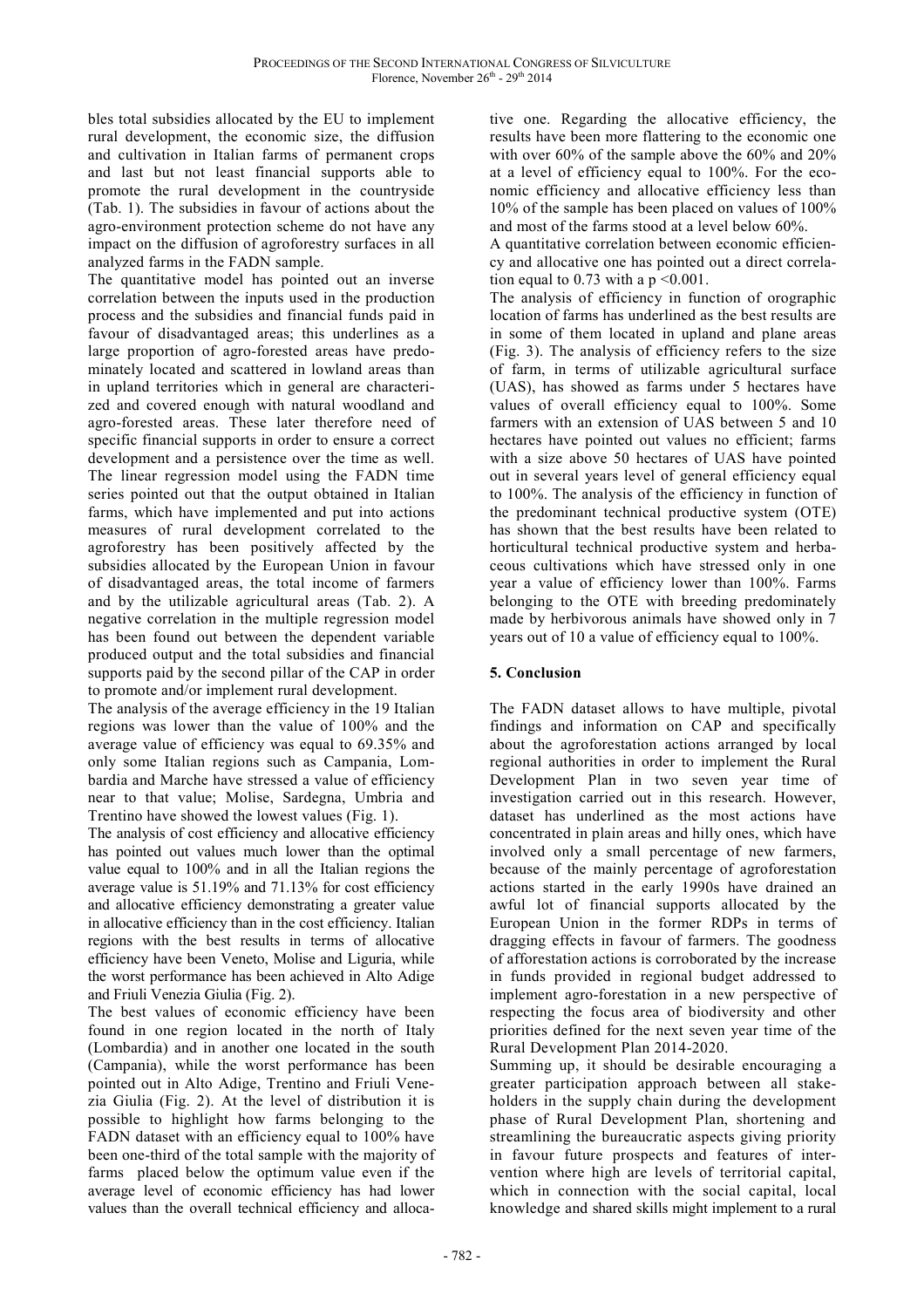district in order to produce niche products instead of woods or other sources of biomasses in particular in areas where are located the oldest farms which have

decided 20 years ago to be forerunners, putting into action the earliest measures of agro-forestry and becoming nowadays the mentor for young farmers.

| Table 1. Main results of the multiple regression model. Dependent variable woodland areas (Source: our elaboration on data |  |  |  |  |  |
|----------------------------------------------------------------------------------------------------------------------------|--|--|--|--|--|
| http://ec.europa.eu/agriculture/rica/database/database en.cfm).                                                            |  |  |  |  |  |

| Independent variables           | Coefficient | Standard error | t value      |
|---------------------------------|-------------|----------------|--------------|
| Constant                        | 8.6297      | 4.1191         | $-2.10*$     |
| Ln total inputs                 | $-1.0042$   | 0.0494         | $-20.31$ *** |
| Ln farm net income              | 0.2251      | 0.0188         | $11.91$ ***  |
| Ln total assets                 | 0.9846      | 0.2607         | $3.78***$    |
| Ln total subsidies              | 0.0760      | 0.0365         | $2.06*$      |
| Ln other crops                  | 0.2410      | 0.0994         | $2.42**$     |
| Ln environmental supports       | $-0.3799$   | 0.3416         | $-1.11$      |
| Ln less favoured areas supports | $-0.2347$   | 0.1030         | $-2.30**$    |
| Ln total supports II pillar CAP | 0.8578      | 0.4304         | $1.99*$      |
| Permanent crops                 | 2.5606      | 0.1195         | 21.42 ***    |
| Economic size                   | 0.0058      | 0.0010         | $5.52$ ***   |

\* denotes significance at 10% level; \*\* denotes significance at 5 % level; \*\*\* denotes significance at 1%.

Table 2. Main results of the multiple regression model. Dependent variable produced output (Source: our elaboration on data http://ec.europa.eu/agriculture/rica/database/database\_en.cfm).

| Independent variables         | Coefficient | Standard error | t value     |
|-------------------------------|-------------|----------------|-------------|
| Constant                      | 1,095.8     | 2,050.4        | 0.53        |
| Less favoured areas supports  | 28.965      | 4.3740         | $6.61***$   |
| Rural development funds       | $-11.669$   | 1.6707         | $-6.98$ *** |
| Farm income                   | 1.5004      | 0.0851         | $17.60$ *** |
| Utilisable agricultural areas | 1,236.1     | 228.9          | $5.39***$   |

\*\*\* denotes significance at 1%.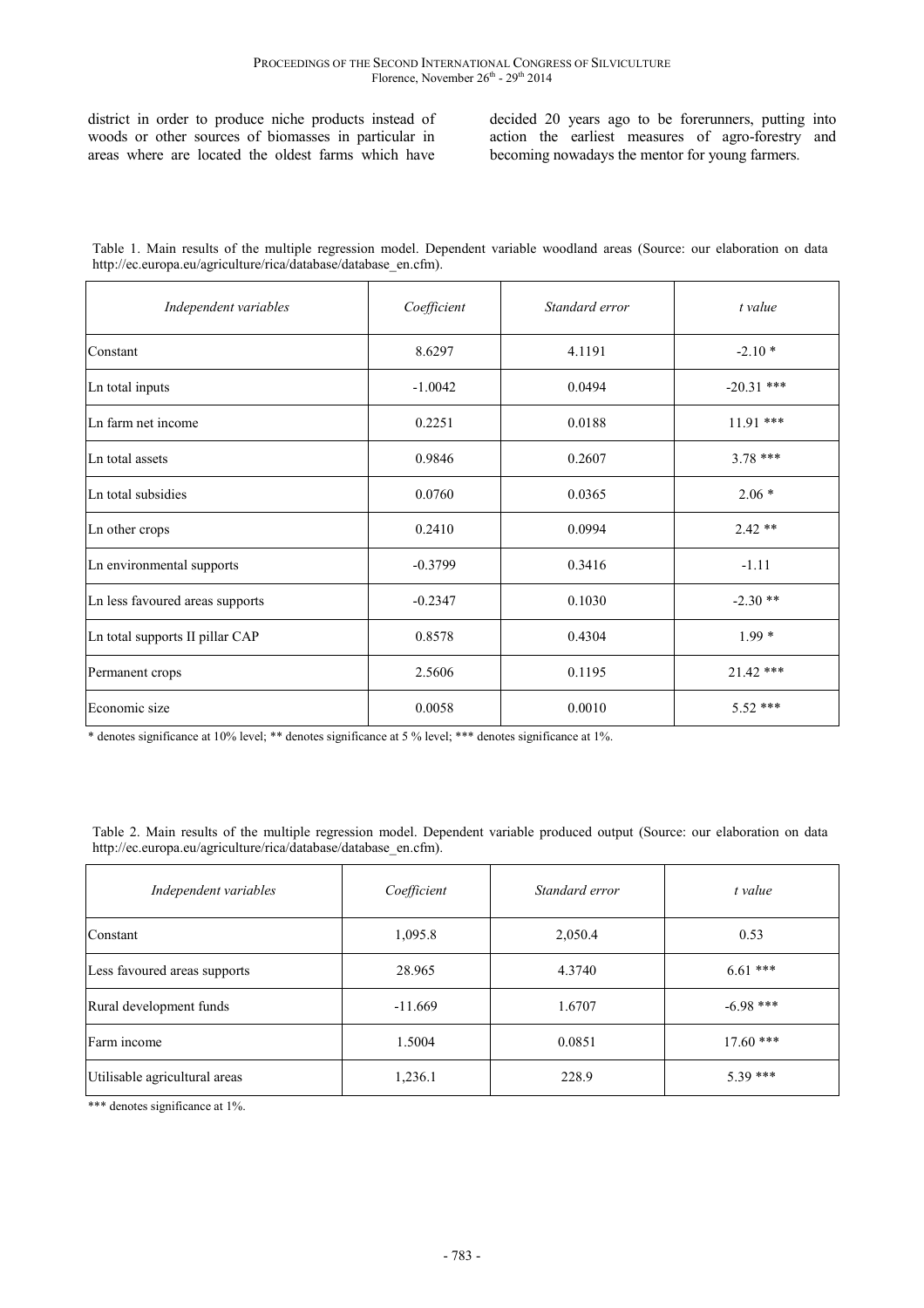

Figure 1. Different level of average efficiency in all Italian regions (Source: our elaboration on data Rica Italia Inea).



Figure 2. Average of economic and allocative efficiency in all Italian regions over the time 2000-2011 (Source: our elaboration on data Rica Italia Inea).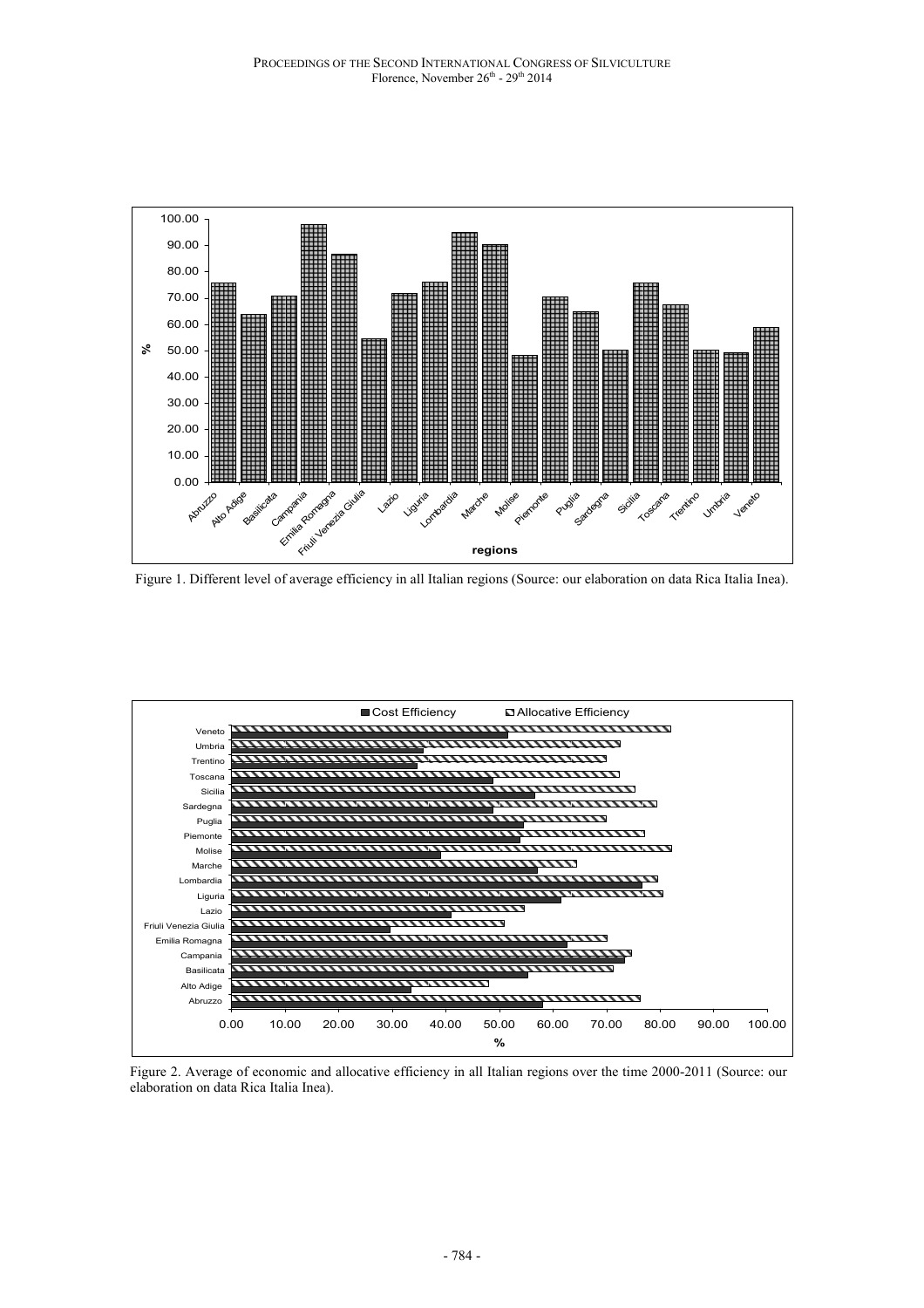

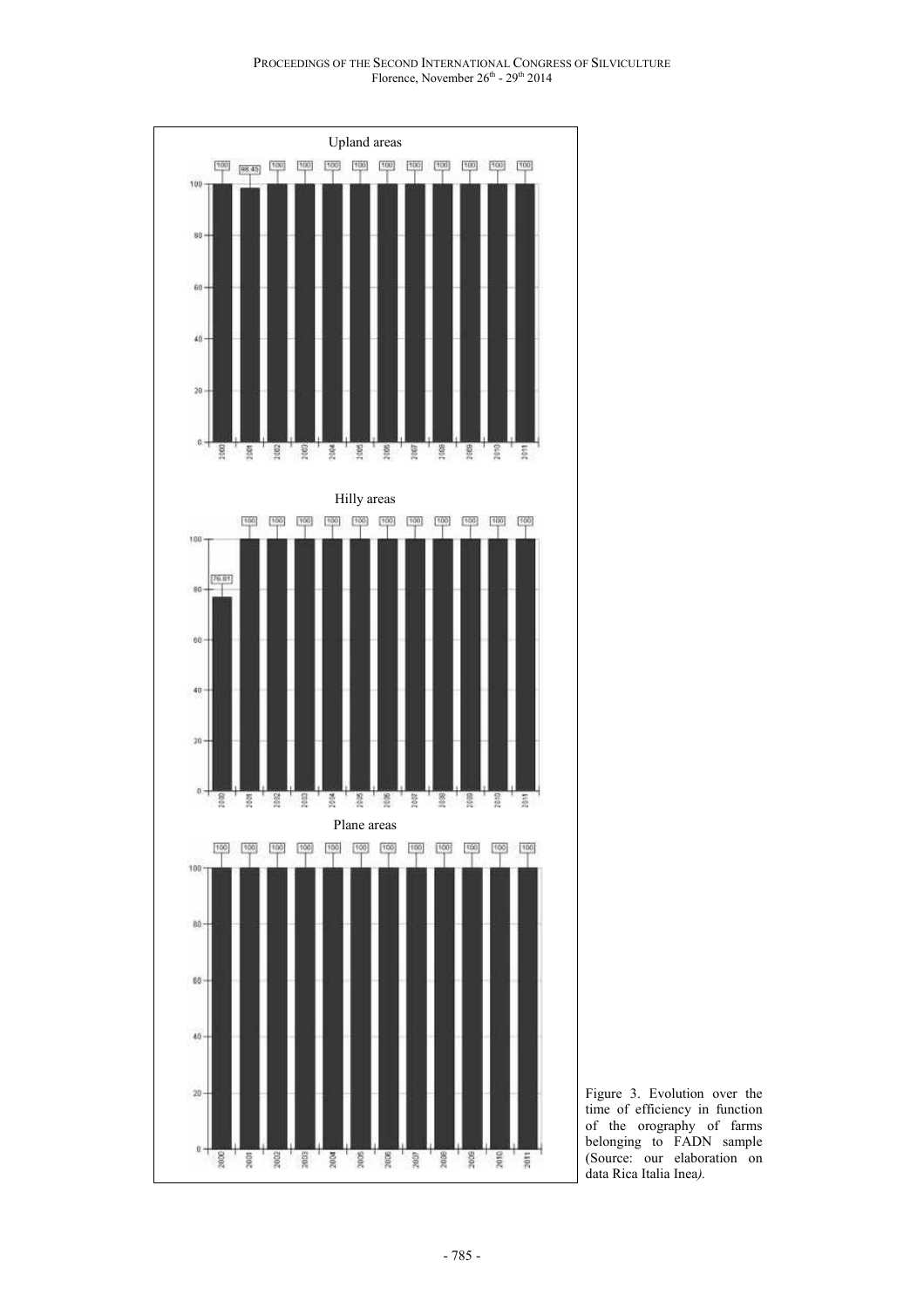### **RIASSUNTO**

### **Efficienza dell'agro-forestazione nelle imprese agricole italiane**

Fin dai primi anni 1990, l'Unione Europea (UE) ha finanziato molteplici misure volte a promuovere le attività agro-forestali nelle aziende agricole e attraverso la riforma del MacSharry ha cambiato il modello produttivo agricolo europeo.

Per valutare il ruolo e l'impatto dei sussidi stanziati dalla Politica Agricola Comunitaria (PAC) verso gli agricoltori, l'Unione europea ha istituito un'analisi campionaria, denominata Rete di Informazione Contabile Agricola (RICA), che è la principale fonte di dati micro-economici per studiare le aziende agricole europee, valutandone alcuni aspetti della Politica Agricola Comunitaria.

L'obiettivo principale dell'analisi è stato quello di indagare con un approccio quantitativo l'efficienza dei sussidi erogati con gli interventi di agro-forestazione nel periodo 2000-2011 nei confronti delle aziende agricole.

La metodologia ha utilizzato un modello non-parametrico, definito *Data Envelopment Analysis* (DEA), al fine di valutare l'efficienza tecnica, economica e allocativa dei contributi erogati alle imprese agricole del campione. Le aziende italiane sono state stratificate in funzione della loro orografia, delle loro dimensioni in termini di superficie agricola e del loro ordinamento tecnicoproduttivo.

I risultati hanno evidenziato come gli agricoltori italiani abbiano utilizzato in maniera tecnicamente efficiente i sostegni a favore dell' agro-forestazione, anche se permane una significativa diversità in termini di efficienza tecnica tra le regioni italiane.

L'orografia e la dimensione agricola, in termini di superficie aziendale coltivabile, hanno avuto un impatto significativo sulla efficienza tecnica complessiva e sulla efficienza allocativa.

### **REFERENCES**

Asteriou D., Hall S.G., 2011 – *Applied Econometrics*. Palgrave Macmillian, New York.

- Baltagi B.H., 2011 *Econometrics*. Springer-Verlag, Berlin, Heidelberg. http://dx.doi.org/10.1007/978-3- 642-20059-5
- Battese G.E., 1992 *Frontier production functions and technical efficiency: a survey of empirical applications in agricultural economics.* Agricultural Economics, 7: 185-208.

http://dx.doi.org/10.1016/0169-5150(92)90049-5

Bauer P.W., 1990 – *Recent Developments in the Econometric Estimation of Frontiers*. Journal of Econometrics, 46: 39-56.

http://dx.doi.org/10.1016/0304-4076(90)90046-V

- Bielik P., Rajcaniova M., 2004 *Scale efficiency of agricultural enterprises in Slovakia*. Agric. Econ. Czech, 50 (8): 331-335.
- Bojnec S., Latruffe L., 2007 *Farm size and efficiency: the case of Slovenia*. Retrieved from:

http://www.researchgate.net/publication/228653030\_ Farm size and efficiency the case of Slovenia 20 December 2013.

- Camaioni B., Sotte F., 2009 *I PSR in Italia, Stato di avanzamento e realizzazione*. In: La politica di sviluppo rurale 2007-2013. Un primo bilancio per l'Italia. Quaderni Gruppo 2013, a cura di F. Sotte, Col diretti, Roma, pp. 17-55.
- Cesaro L., 2002 *Gli interventi forestali*. In: Le politiche comunitarie per lo sviluppo rurale: il quadro degli interventi in Italia Rapporto 2001/2002, a cura di (Gatto E., Mantino F., Murano R.) Inea, Istituto Nazionale di Economia Agraria, Roma, pp. 155-165.
- Charnes A., Cooper W.W., Rhodes E., 1978 *Measuring the Efficiency of Decision Making Units*. European Journal of Operational Research, 2 (6): 429- 444.

http://dx.doi.org/10.1016/0377-2217(78)90138-8

- Coelli T.J., 1995 *Recent developments in frontier modelling and efficiency measurement*. Australian Journal of agricultural economics, 39 (3): 219-245.
- Doyle J., Green R., 1994 *Efficiency and crossefficiency in DEA: derivations, meanings and uses.* Journal of the Operational Research Society, 45:567- 578. http://dx.doi.org/10.1057/jors.1994.84
- Farrell M.O., 1957 *The measurement of productive efficiency*. Journal of Royal Statistical Society, 120 (3): 253-281. http://dx.doi.org/10.2307/2343100
- Forsund F.R., Lovell C.A.K., Schmidt P., 1980 *A survey of frontier production functions and of their relationship to efficiency measurement*, Journal of econometrics, 13: 5-25.
- http://dx.doi.org/10.1016/0304-4076(80)90040-8
- Galluzzo N., 2009 *Agriturismo e distretti per la valorizzazione delle aree rurali. Aspetti generali e applicativi su alcuni casi di studio*. Aracne editrice, Roma.
- Galluzzo N., 2010 *Ruolo e funzione socio-economica dell'agricoltura italiana per la salvaguardia delle aree rurali*. Aracne editrice, Roma.
- Galluzzo N., 2012a *Agroforestation and level of income in Italian rural areas: an analysis of multifunctionnality in the rural development plan*. Book of abstract of the 1<sup>st</sup> Conference EURAF, Brussels, 9-10 October.
- Galluzzo N., 2012b *Rural development and cooperation in agriculture: an essay to solve the marginalization of rural space.* Braille Gamma Srl, Cittaducale.
- Galluzzo N., 2013 *Agroforestation actions financed by the European Union and level of income in Italian rural areas*. Bulgarian Journal of Agricultural Science, 19 (5): 903-911.
- Hadad Y., Friedman L., Hanani M.Z., 2007 *Measuring efficiency of restaurants using the data envelopment analysis methodology*. Computer modelling and New Technologies, 11 (4): 25-36.
- Heley J., Jones L., 2012 *Relational rurals: some thoughts on relating things and theory in rural studies.* Journal of Rural Studies, 28 (3): 208-217. http://dx.doi.org/10.1016/j.jrurstud.2012.01.011
- Ilbery B., 1998 *The geography of rural change*. Pear-